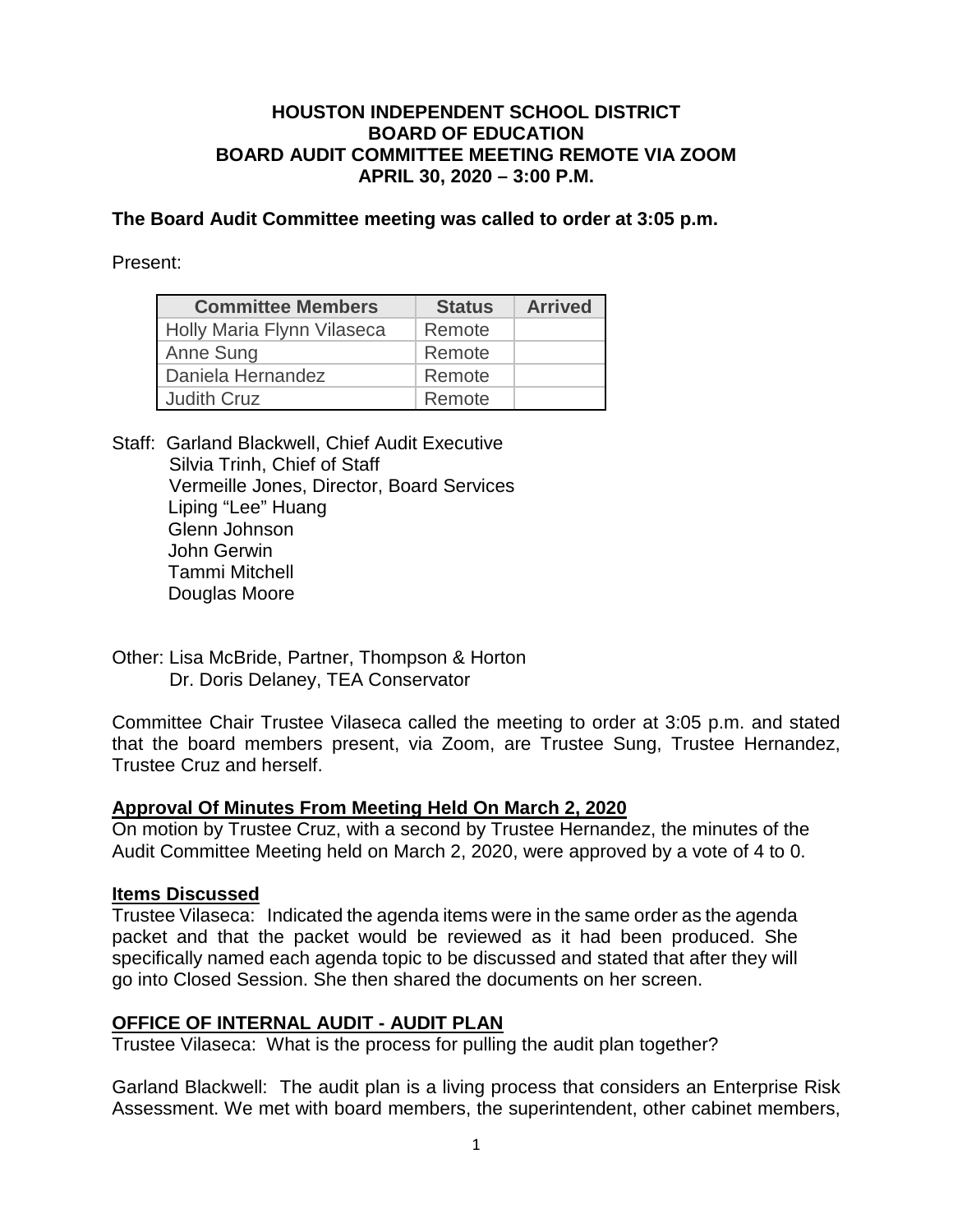as well as others. Input is received from a variety of sources then the most important topics to the district are put into the draft plan, the Audit Committee reviews it, and it culminates into a final audit plan that the Audit Committee and the full board approves. Then it is executed to the best of our ability with the assistance of three or four external firms in the course of a year. The audit plan is broken up into three categories: Education Program (headed by Dr. Tammi Mitchell), Financial and Operations Audits (headed by Glenn Johnson), and Construction Services (headed by John Gerwin). The fourth area is Information Technology where audits are done by the internal audit group as well as an external group.

Trustee Vilaseca: This plan is what drives the bulk of the work of the Audit Department. The board approves the plan and Garland's team conducts the audits or they work with outside entities to conduct special audits, i.e., IT audits. They do a risk assessment and determine priorities based on their research, based on conversations with the superintendent, based on things that may have arisen over the course of the prior year and those things are built into the plan. The plan is one-year. The plan that the board approved in December was a six-month plan as we were transitioning to make sure that this audit plan more closely aligns with the evaluation cycle of the Chief Audit Executive (CAE). We want to make sure that the board approves this plan in June so that implementation can start in July.

Trustee Sung: Will you highlight, from the risk assessment, areas that informed the audit plan?

Garland Blackwell: (1) Campus Emergency Management and (2) Policy Administration. COVID-19 is not in risk assessment, but it is a current issue and we need to talk about whether we pursue this or not.

Trustee Sung: Were you able to talk to all nine trustees to get their input into this plan?

Garland Blackwell: Yes, for risk assessment all trustees were contacted and provided the opportunity to provide input. We did that also with the administration.

Trustee Vilaseca: The four new trustees have not had the opportunity to weigh-in. But two will have the opportunity as they are on this committee. When will the other two have the opportunity?

Garland Blackwell: They will be contacted during the next risk assessment process, within the next couple of months. During the summer or August/September timeframe.

#### Education Program

Trustee Sung: What is happening currently regarding the Special Education audit?

Garland Blackwell: In process of doing it. We contracted with an external firm to work with us on that one. Want to make sure we are doing our best while at home and keeping track of special-education students. We can give attention to it in the audit plan.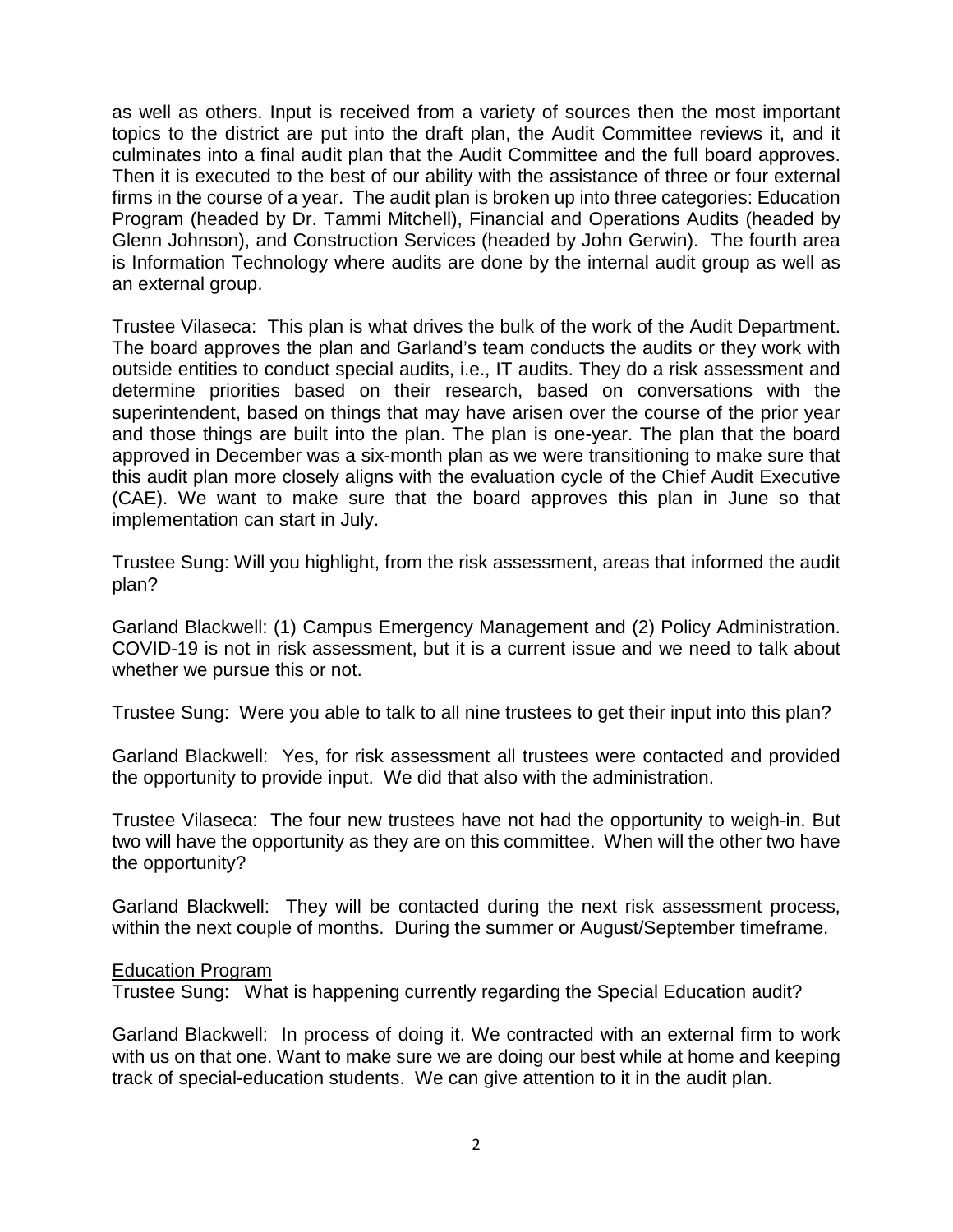Trustee Sung: I remember that being about training for general education teachers in special education. With the Coronavirus and all children being placed at home, it's difficult to provide a lot of special-education services. I want to make sure we are doing our best to provide those services. Also, that we are keeping track of compensatory education that we owe to special-education students. Can it get attention in this audit plan?

Garland Blackwell: Dr. Mitchell, was Trustee Sung's concern discussed with the firm working with us on a consulting basis, or do we need to do that as a separate audit? Is there an audit we can pull out to include Trustee Sung's question?

Tammi Mitchell: It will probably need to be a separate audit. Some of the issues that she is bringing forth did arise, secondary issues and tracking, as we looked at professional development. Yes, it is worth exploring for next year.

Trustee Hernandez: Is the LPAC audit different from this or is that something that your department would audit, or is that a different kind of audit?

Trustee Cruz: LPAC is a committee on each campus that keeps a file on all English language learners, and they determine when a kid exits bi-lingual education.

Tammi Mitchell: Actually, an audit of ELL exits was done a couple of years ago. We can go back and review that. I'm not sure if a follow-up was done yet. I can review that to determine how your concerns fit in and if that needs to be an additional audit or part of a follow-up.

Trustee Hernandez: Any recommendations on how often to do audits for ELL students or LPAC audits?

Garland Blackwell: No, there is no set procedure. For follow-up audits, we try to determine which audits we have done in the past that hold importance or risks. This is a draft plan so follow-up audits can be given consideration.

Trustee Vilaseca: For the June board meeting, when does packet need to be ready?

Vermeille Jones: May 26 at 3:00 p.m. is final print deadline for June 11 meeting.

Trustee Vilaseca: So, we will see the modified audit plan at Agenda Review.

Trustee Cruz: How do you prioritize audits?

Garland Blackwell: A lot of judgement. The risk assessment is the guiding principle, trustees' input, superintendent's input, cabinet, and things important to the Audit Department.

Trustee Vilaseca: Do you also consider the financial impact and potential legal implications that could arise if things are not addressed as part of the risk assessment and your professional judgement in prioritizing these things?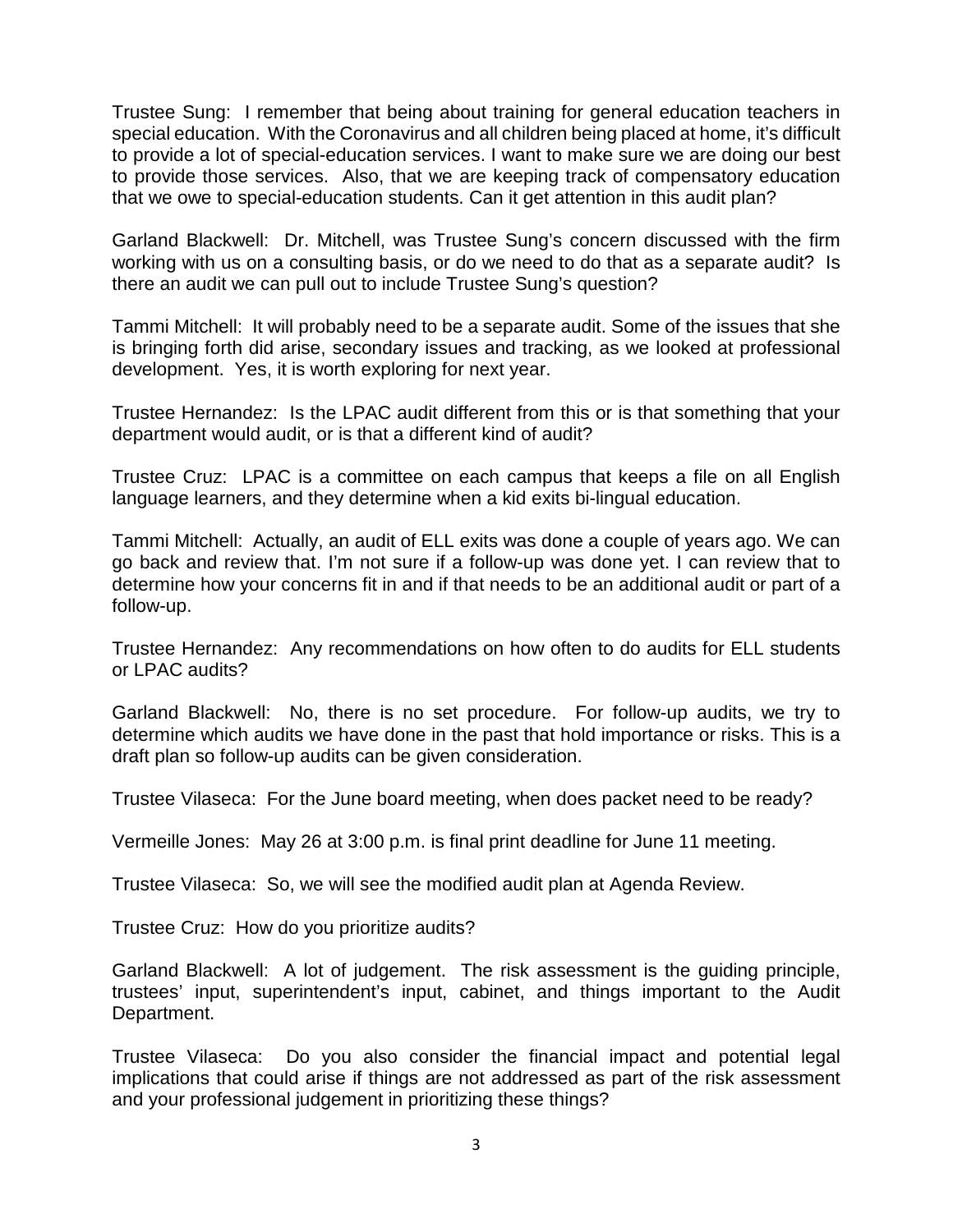Garland Blackwell: The financial aspect is probably low on the list. Risk is more pertinent.

Sylvia Trinh: Regarding information on LPAC (Language Proficiency Assessment Committee). We review and monitor compliance (mid-year and end-of-year). Done through our Multilingual Department every year.

Trustee Cruz: Regarding carryover audits – is it because of COVID-19 or other reasons?

Garland Blackwell: Primarily because of COVID-19 and its impacts on the Audit Department's operation.

Trustee Cruz: For ones that are not affected by COVID, why?

Garland Blackwell: For instance, Equity & Equality. Administration staff thinks this might be a duplicate effort because they have a study going on which may take about a year or so. There are huge differences between a study and an audit.

Trustee Cruz: I am curious as to my colleagues' viewpoints?

Trustee Sung: I think it's nice to get multiple viewpoints, but we are also short on resources. Maybe something we come back to.

Trustee Hernandez: Maybe the audit objectives can be more laser-focused, in that way we don't double-up as much.

Trustee Vilaseca: Maybe we could get a different viewpoint as to where we stand as a district. I think that would be helpful. Make sure that we are not duplicating efforts.

Tammi Mitchell: I spoke with Dr. Cruz, the point person for the district, and the gobetween Hertz and HISD. I also spoke with Dr. Matney and a couple of others in leadership and the feedback that I received is that they understand the difference between an audit and a study, but the concern is access to resources in terms of pulling the data for both our department and Hertz, her participating in interviews, and some staff members don't have access to VPN in terms of pulling the data that we might need, so it might be slow to get that information, and it puts a strain on those folks who do have access to VPN and who would be involved in the audit process and also involved in the Hertz study.

Trustee Sung: Generally, it's helpful to get an audit of an education program even if our Research & Accountability have studied it, it's a different look at it – which is valuable to the board. But I also understand the issue of access to staff, especially at this time. Maybe this is something we come back to later.

Trustee Vilaseca: Equity is something that is a part of our vision and is a priority for the board. If we can get a different viewpoint and more information to be informed on where we stand as a district on this, it would be helpful. Especially as we work on refining the definition of equity and how we want to continue to approach equity through the different policies that we have as a district.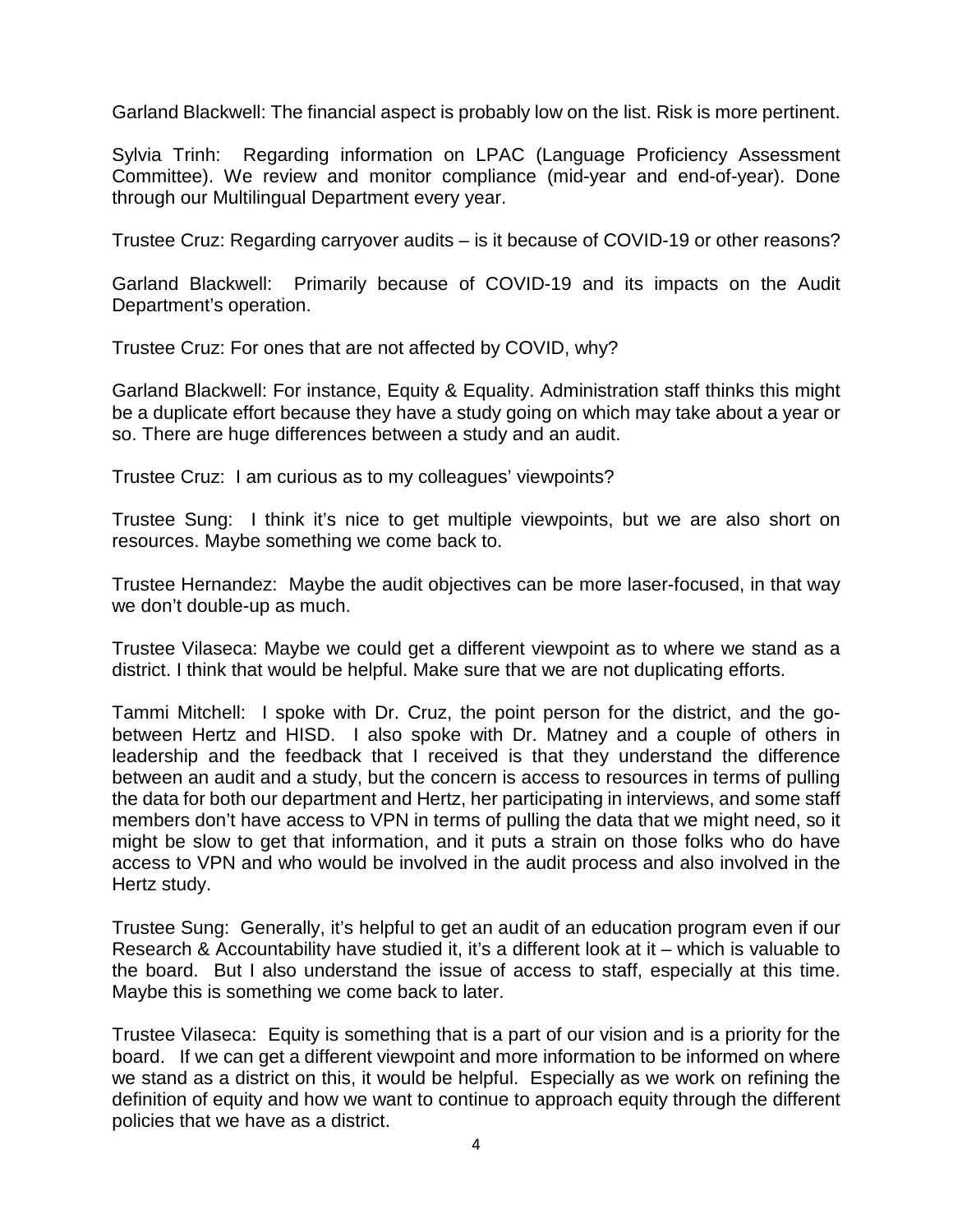Garland Blackwell: For each of these audits, including Equity & Equality, the audit planning phase is one of the most important things we do to try to scope out the objectives. There is an opportunity for us to work with the administration to determine what the scope will be so that we don't overlap the study too much, and also be able to get a draft report to the stakeholders in a timely manner while the study is still going on.

Trustee Vilaseca: Comments and Notes Regarding Education Programs: COVID-19 vs. Corona 19, Equity & Equality, Campus Emergency Management Plans.

### Financial and Operations Audits

Trustee Vilaseca: Have any of these audit topics resulted from recommendations from the Legislative Budget Board? Or, since the administration is addressing some of the LBB recommendations, will the Audit Department?

Glenn Johnson: Normally when we do an audit, we look at the LBB report to see how that may impact our audit. We do consider that when we do our plans for the audit. So many times, we have overlap.

Garland Blackwell: It is in draft report phase right now and will be issued soon.

Trustee Vilaseca: Carryover audits (7) – anything other than COVID? Anything the board needs to be aware of, for instance staffing, or anything else regarding carryover audits?

Glenn Johnson: One position has been open for quite a bit of time now, primarily because the candidates that we selected, decided not to accept our offer because of salary. Some of the audits (approximately 3) were started but we were unable to complete them because of management's request to reschedule, i.e., Accounts Payable. To be on the safe side we included them in the next audit plan.

Garland Blackwell: For example, the Accounts Payable audit is in draft report phase right now. The audit work has been done and discussed with the controller and accounts payable manager. The accounts payable manager told us that the issues we discussed were relevant, so we do need to issue that report.

#### Construction Services

Garland Blackwell: First three areas should be checked as carryovers from the 2020-21 Plan.

Trustee Vilaseca: John, can you explain what CMAR represents? [Note: John having technicaly difficulties entering the Zoom meeting].

Garland Blackwell: CMAR stands for Construction Management At Risk. It is the primary construction management tool used by the district. John Gerwin is responsible for managing audits in the Construction Services area. We are trying to do a balance between new audits and follow-up audits.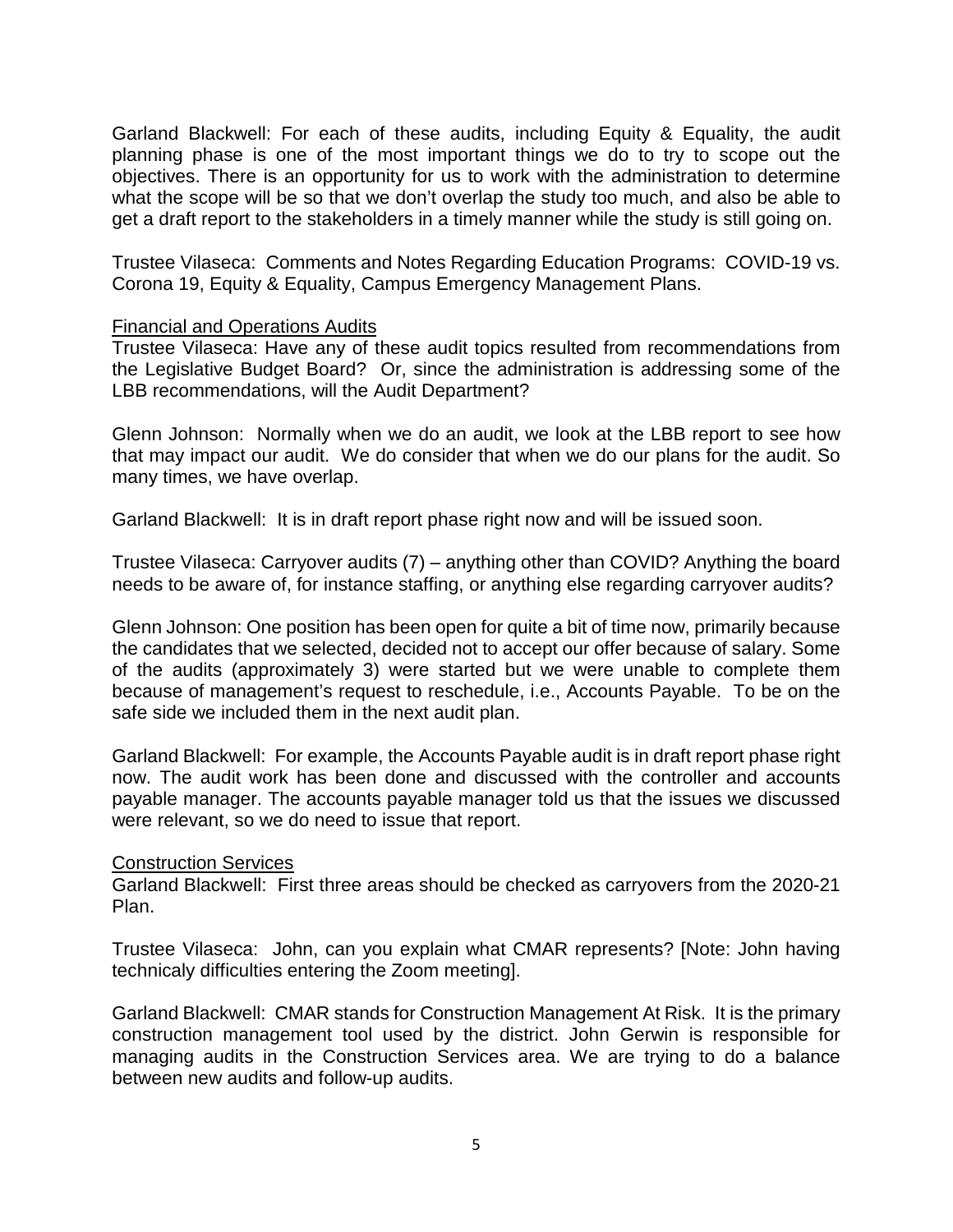Trustee Vilaseca: Is John's position as the Construction Services Audit Manager still funded by 2012 bond?

Garland Blackwell: Yes. It is. Also, the last four audits on page 11 will be done by June 30.

Trustee Cruz: On page 10, Nos. 2 & 3. It says that Construction Services postponed the effort, can you explain that?

John Gerwin: Was for the November bond rollout.

Trustee Hernandez: Regarding the bottom four on page 11, there were audits performed and you are going back to see if recommendations have been implemented?

John Gerwin: Yes, they should not have been on list. They have been done.

Trustee Sung: One of the LBB recommendations was about custodial contracts management. Is the audit plan an appropriate place to look at controls around that?

Garland Blackwell: Can add a review of contract services; we would need to formalize what the objectives would be and the scope.

# **REVIEW INTERNAL AUDIT BUDGET AND ADVISE BOARD ON RECOMMENDED RESOURCES TO ACHIEVE THE INTERNAL AUDIT PLAN**

Garland Blackwell: Two additional things happened for the budget: (1) gave back position to department and (2) Dr. Lathan honored budget request to get through audit and do legislative investigations. Fourteen percent increase in budget. Want to be sure audit plan will be adequately funded. No additional funding required. We use three external firms to assist us.

Trustee Vilaseca: Based on the 2020 plan, do you have everything you need to meet your goals for the upcoming year?

Garland Blackwell: Yes, we are trying to make sure that the audit plan will be adequately funded by this budget. I think it will be. I don't intend to ask the board or Dr. Lathan for additional funds at this time. We do use some of these funds to hire external firms, particularly when they have expertise that our team does not have.

Trustee Vilaseca. Elaborate on your use of external firms to help fill in some of the gaps that your team has; is there anything that you have to enhance the learning and certification opportunities for the internal auditors on your team?

Garland Blackwell: Yes, federal government standards require for governmental departments, like ours, to complete 80 hours of continuous education over two years. Of that 80 hours, 40 hours must be government-related. Each year, my team and I prepare a professional development plan that addresses needs of the audit plan as well as addresses professional development.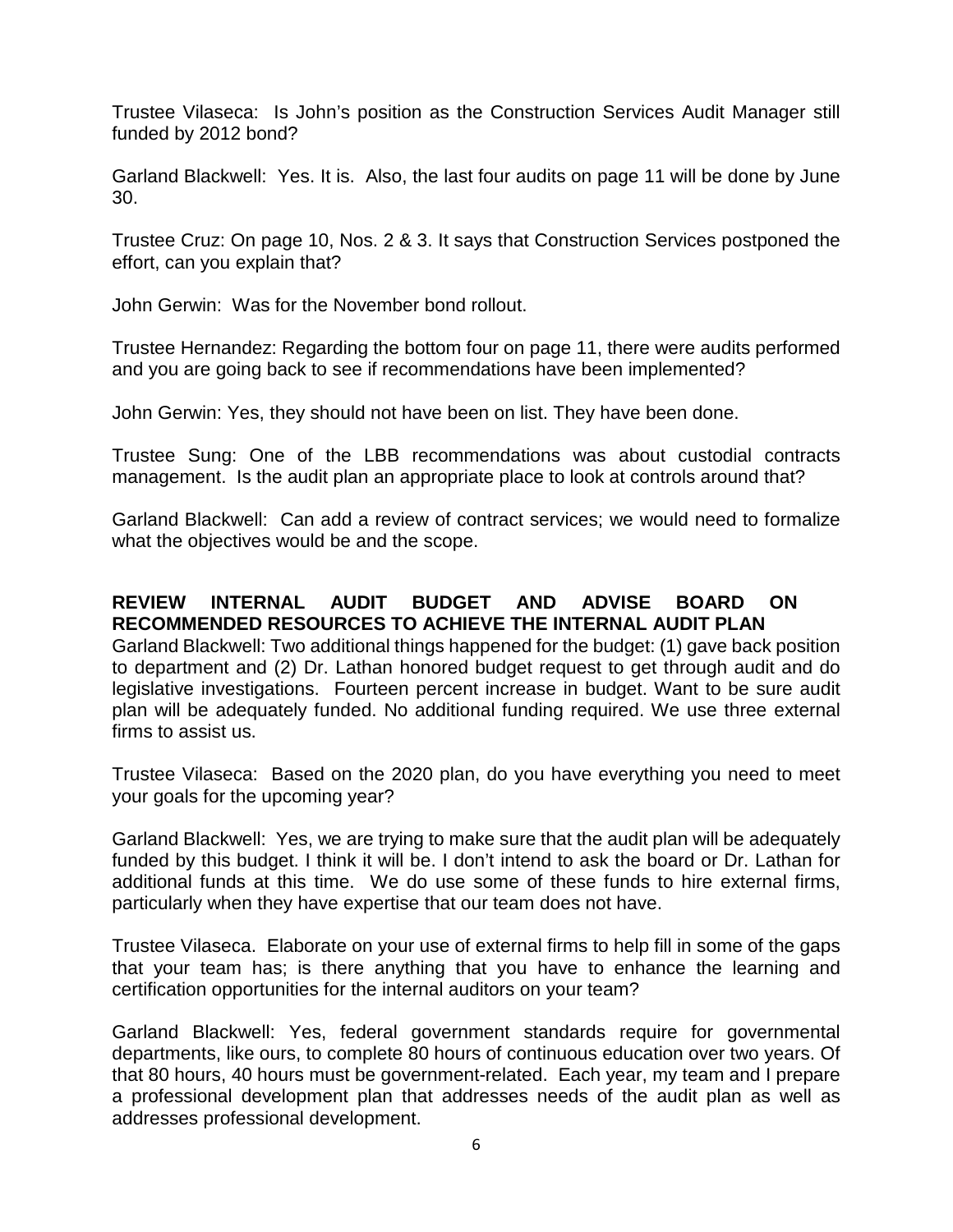Trustee Sung: Is the Internal Audit Department fully staffed at this point?

Garland Blackwell: In Internal Audit we have one vacancy (Junior Auditor Position). Should get on-board as soon as possible.

Trustee Sung: Are salaries currently an issue with filling positions and keeping them filled?

Garland Blackwell: Salaries is an issue. We typically end up picking our 2nd, 3rd, or 4th choice. There is a compensation study that is underway or will happen is my understanding and maybe the results of that will not only help the district but will help our department as well.

Trustee Sung: Is it your preference to wait on that rather than addressing it in this budget?

Garland Blackwell: It is a two-sided situation. On the one hand I would love to do that; on the other hand, I know that Dr. Lathan has already taken measures to help us out with those vacant positions. So, while the answer is yes, we could use more funding to do things, Dr. Lathan's administration also needs funds to do things.

Trustee Sung: Regarding ethics, how far are the backlogs on the hotline?

Garland Blackwell: We have a report later to go through with you.

Trustee Sung: I want to make sure that we are funding our Ethics Departments at such a level that we are not having multi-year backlogs on our ethics hotline. I know that we have made progress on that, but I want to know.

Garland Blackwell: Let's address it later when we go through the list because then we would be looking at the document and addressing the question at the same time.

Trustee Cruz: How do we compare to other school districts in terms of the audit department's salaries?

Garland Blackwell: At a broad level, surrounding districts' salaries for public schools tend to be even lower than ours. I don't have any empirical or other type of evidence to support that, but just from talking with some colleagues over time.

Trustee Sung: Some school districts do not even have an internal audit department, so you have to go farther abroad to look at comparable school districts in Texas, i.e., Dallas ISD has a bigger budget than Houston does, even though they are smaller.

Trustee Vilaseca: I just want to make a note that Trustee Deigaard, our board president, was on this committee but she is no longer an official committee member. I noticed that her name was still on here, if you could make sure that adjustment is made because this is a public document. We don't have five members on this committee, that would be a quorum of the board.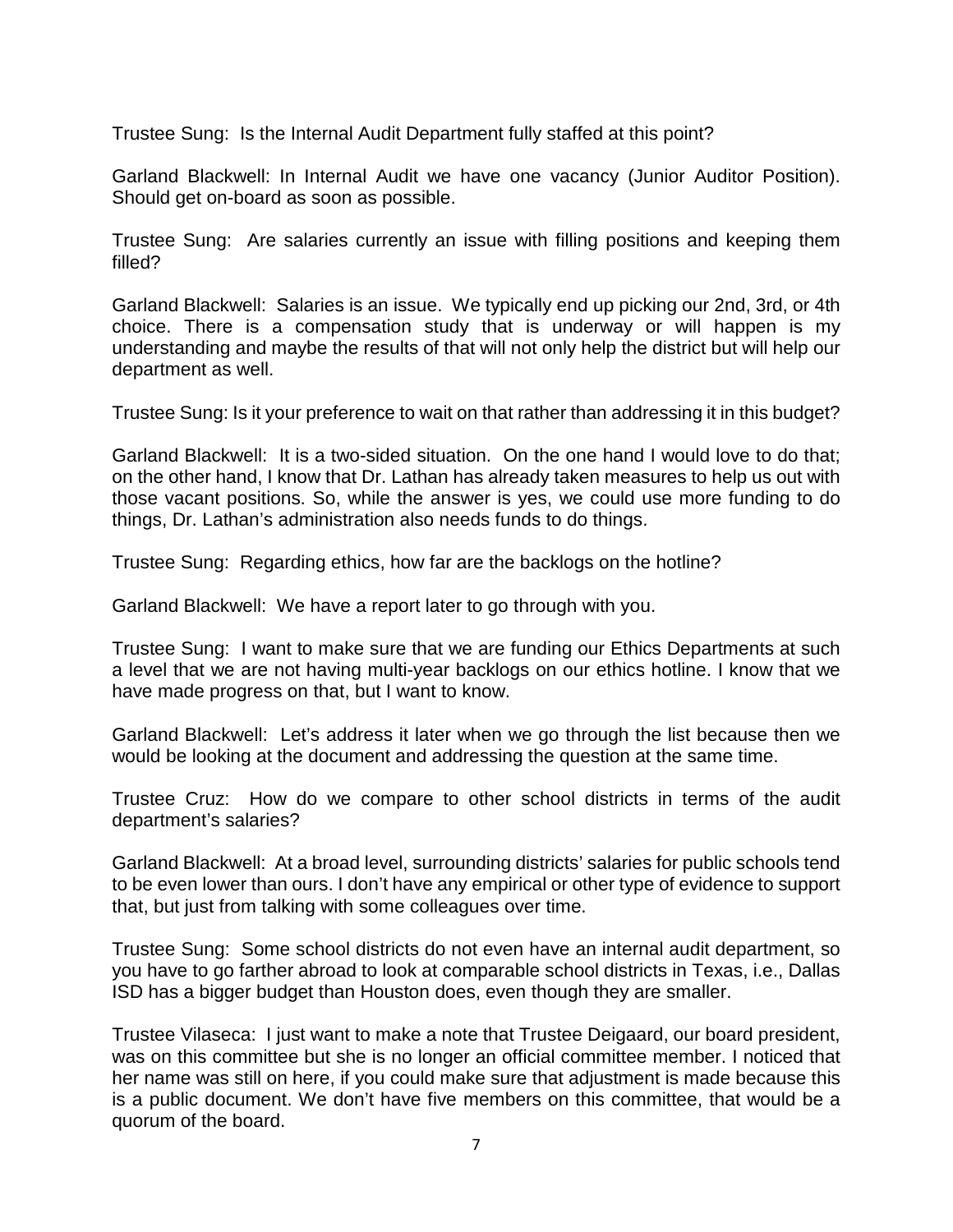# **PROGRESS MONITORING OF INTERNAL AUDIT PLAN, DISCUSSION OF SPECIFIC AUDITS, ETHICS AND COMPLIANCE UPDATES**

Garland Blackwell: On this chart, you can see each of the audit practice areas and the items that we are currently working on. I would ask that you not be too concerned about the complete column showing 0% and focus more on the status of items that are underway. Several reports are waiting my review that are going to be summarized this year, and, also the shutdown impacts our work. That's why we identified items in the audit plan that will be carried-forward to the next fiscal year's plan. If they weren't identified as carry-forward, then we fully intend to get those completed by June 30.

Trustee Vilaseca: Later, we will be discussing the progress on the audit dashboard and we will be able to talk about these things, and see those things, committee and full board.

### **REVIEW RESPONSES TO SOLICITATION FOR COMMUNITY VOLUNTEER TO JOIN AUDIT COMMITTEE**

Trustee Vilaseca: Lisa, we have a response to our solicitation for community volunteer to join the audit committee, can we discuss? Can we talk about it generally here? Do we then talk about it in closed session?

Lisa McBride: Since the person is not an officer or employee [that section that allows you to discuss it in closed applies to those two categories of people], we have to be in open, so if you just want to talk generally without identifying the person's name. If you don't want the name to be part of the public record of this meeting, then you may not want to flash the document on the screen. A copy was e-mailed to committee members so they can follow along on their own computers.

Trustee Vilaseca: The person has a very strong resume and I think would be a great asset to our team so long as the other questions don't serve as barriers to her joining us, not in an official capacity, but as a volunteer to provide some additional insight and help with some of the financial audit conversations and things of that nature. Lisa, are we allowed to look at our email right now, and then discuss? Is that permissible?

Lisa McBride: Yes.

Trustee Cruz: As long as we don't mention her name, right?

Lisa McBride: Yes. If you don't want the name to become part of the record, because we are recording.

Trustee Cruz: In terms of the questions, conflict of interest, she can commit to the time, and has the expertise we are looking for.

Trustee Sung: Does she have experience doing internal audits or reviewing financials for public entities like Houston ISD? She mentions companies, is there any difference in the financial statements, how you present and how you would review them?

Trustee Sung: Can you tell us if there is a difference?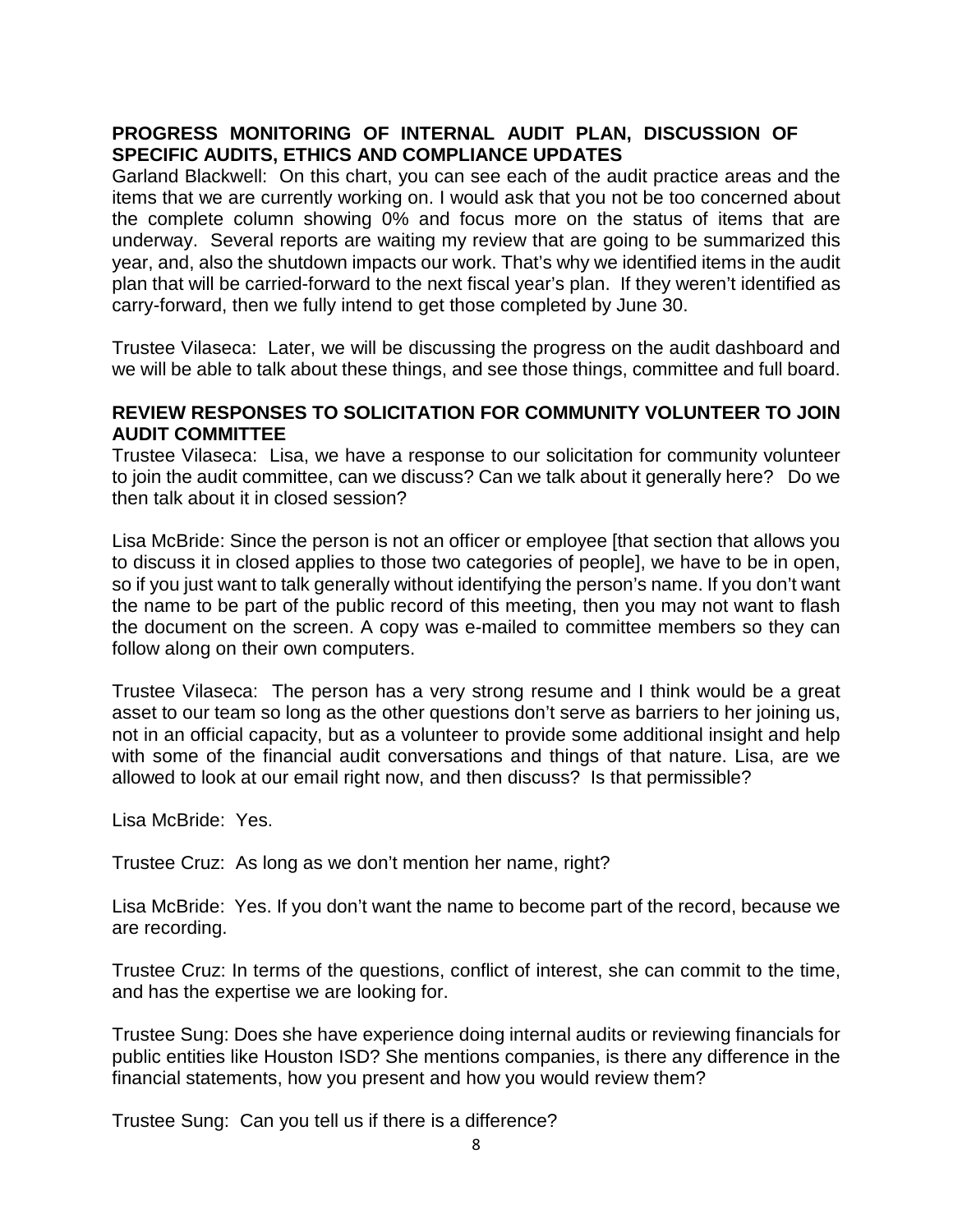Garland Blackwell: There are some differences, but globally speaking, at a high level, they are similar. There are governmental accounting standards that are followed that may be different from financial accounting standards that a company would apply.

Trustee Sung: I see she sits on the advisory board for a university's internal audit program so that we would be closer.

Garland Blackwell: It depends on if that university is private or public. If private, the financial statements would be like corporate standards. If it is public, that means that governmental accounting standards would apply.

Trustee Cruz: It looks like it is a public university.

Trustee Vilaseca: Lisa, does anything need to be run through HISD Legal or Ethics & Compliance as part of next steps before inviting her and making sure that everything is clear, if the committee wishes to do so?

Lisa McBride: It depends on if you were going to make certain kinds of conflict of interest issues applicable to this person the same way as they would be applicable to a board member. I don't suggest it would because this would be a community advisor, so that she would not be related within the third-degree affinity with someone who is employed by the district, probably is not a reasonable restriction but that would be something that typically would be run through HR or through Ethics and Compliance.

Trustee Sung: We did have a question about that, it is one of the four questions we asked.

Trustee Vilaseca: Could we read the questions that were asked about the conflict of interest and nepotism?

Trustee Cruz: [Read questions].

Lisa McBride: For those first two questions where she answered that she is not currently doing business or anticipated to do business and is not related and she said 'No", we could have Ethics and Compliance confirm that as well (those two responses). It's similar to what they do for board members in respect to vendor contracts.

Trustee Vilaseca: Okay. We need to pass information to Kurth, right?

Kurth Dohmann: If they want us to look at the same conflicts that we review for the board members, then, yes, they can send that to me.

Trustee Vilaseca: I'll go ahead and send that to Kurth and we will get the second level of clearance and if everything comes back, we can reach out to that volunteer.

Lisa McBride: I looked at your charter and your charter says that the committee makes recommendations to the board. So, is it something that perhaps you want to place on the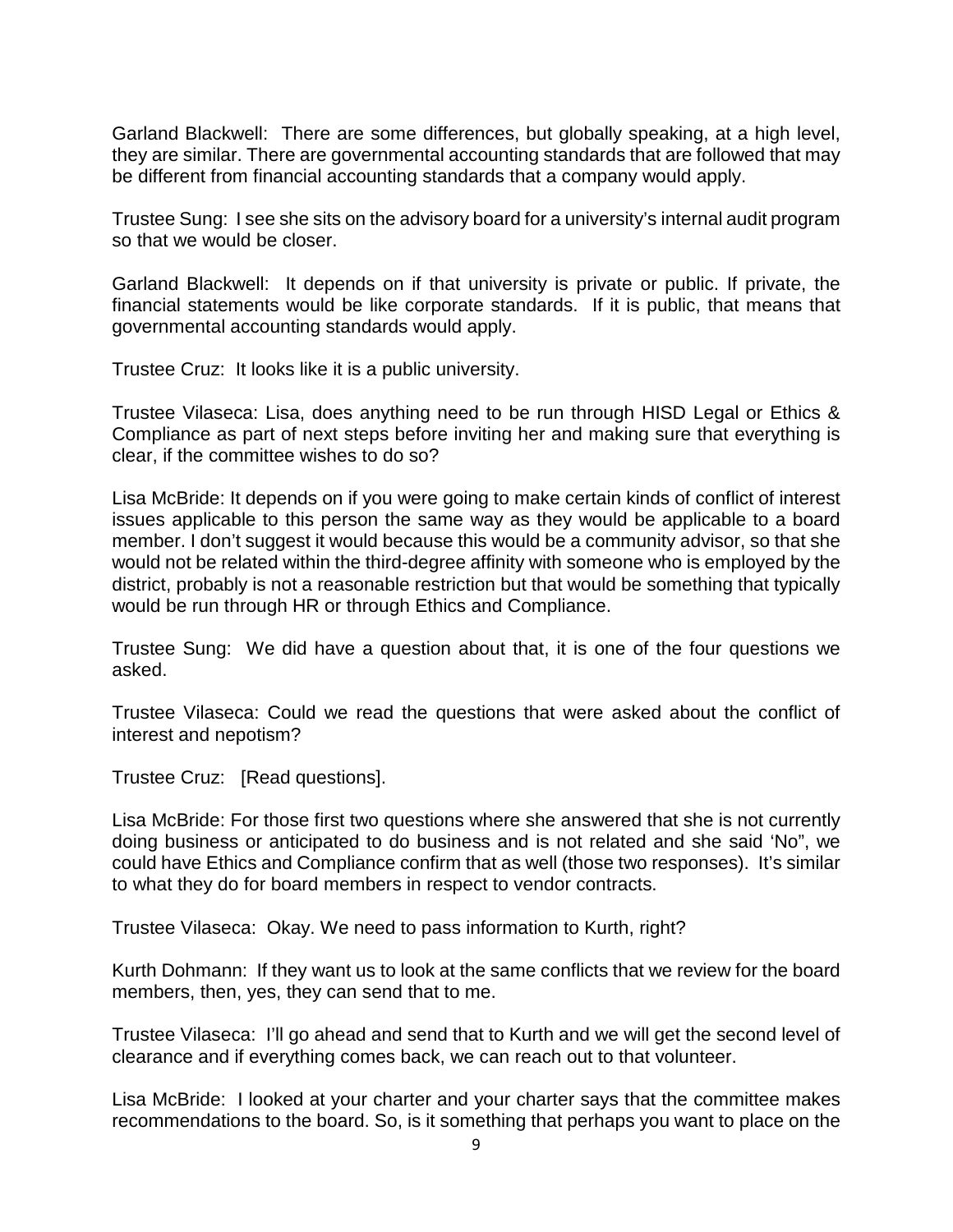June agenda, if all's clear from Ethics and Compliance, to make this addition to the committee?

Trustee Vilaseca: Is that for volunteers as well?

Lisa McBride: The charter says recommend to the board as necessary the appointment of community advisors to the audit committee.

Trustee Vilaseca: Our next meeting isn't until August so that would give Kurth/Garland enough time to run her name through the system to get that second level of clearance, and then we can make that recommendation to the board and the board can vote on it at the June meeting.

Trustee Sung: Do we want to invite her to June board meeting. and tell her we are running her name.

Trustee Cruz: I'll put that on her radar, so that she can be prepared.

Trustee Vilaseca: Just let her know that we are running her name as part of our process. Check that she is comfortable with that too.

## **REVIEW AUDIT DEPARTMENT CHARTER**

Trustee Vilaseca: Garland Blackwell sent us an email yesterday with the updated Audit Charter. Are there any questions or comments from my colleagues?

Trustee Sung: Can someone review the process, what is the history of this document, what is the usual process for reviewing it, and what are the things you are recommending for change.

Garland Blackwell: This document is the standard practice in the internal audit profession. The standards are called the Red Book. Our standards require us to have a charter and this charter is drafted after a model charter that the Institute of Internal Auditors created. This is also a document that will be reviewed when we have a department assessment between now and the end of June. This is a document that we need to have trustees review and approve.

Trustee Sung: Are there any parts that you want to call to our attention for review?

Garland Blackwell: For the two new trustees to the committee, there may be some buzz words that you may not be familiar with, for example, internal auditors will disclose any impairment of internal auditors' independence. Independence and objectivity are at the top of the list of importance to us; it is our ability to do the work. If we are dependent or have to operate subjectively, as opposed to being independent and objective, it can result in drastic differences in our work.

Trustee Vilaseca: On Page 4. The Chief Audit Executive will report "periodically" to the board and senior management regarding… should it be more specific, should it be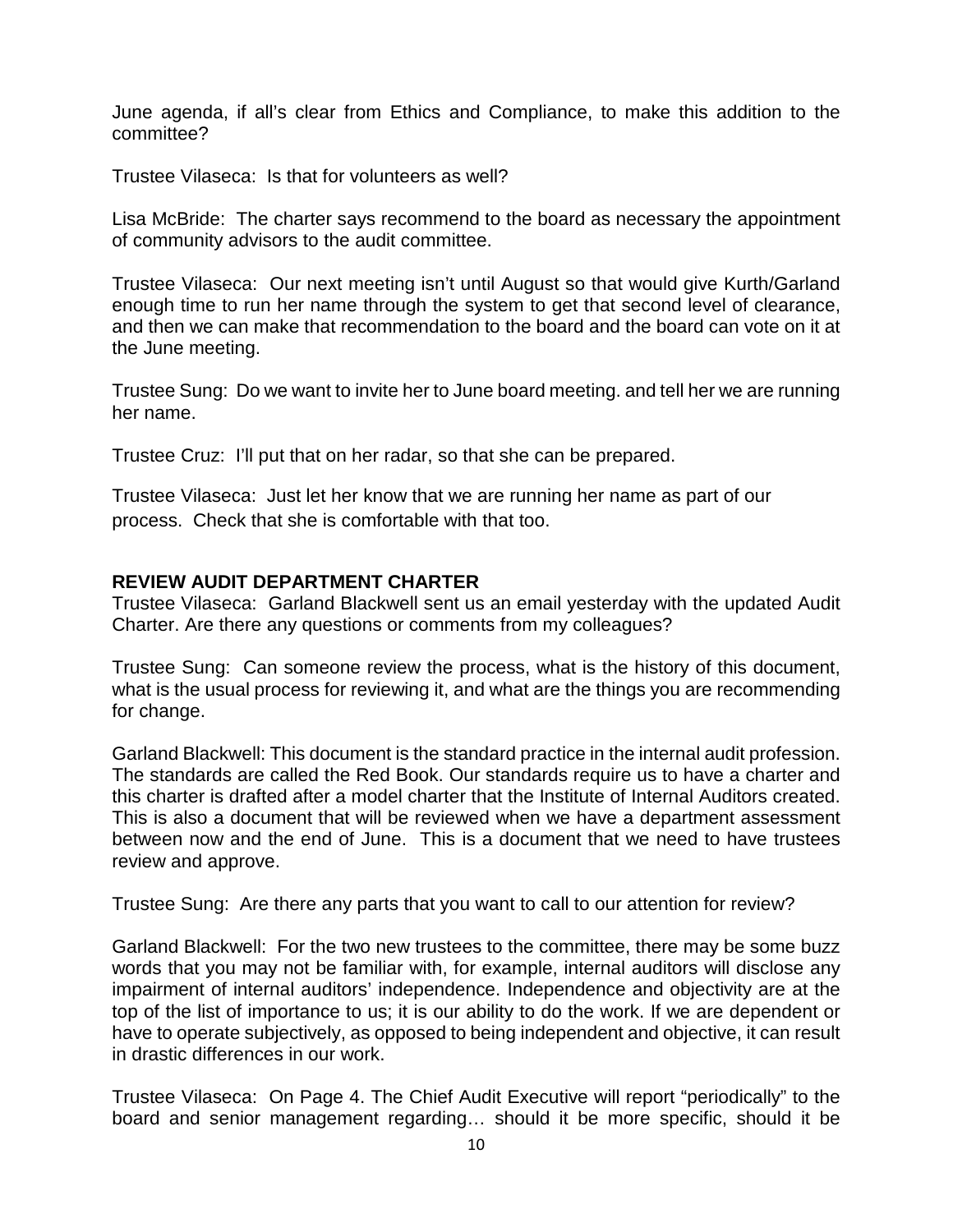quarterly? Should it be twice a year? I know that we are going to have access to realtime data available on the audit dashboard but if we do change this language, Lisa does that mean that policy somewhere needs to be in alignment?

Trustee Cruz: I would like it to be specific. I think that helps us and Garland know and hold the people we need to be accountable.

Trustee Hernandez: Agrees, even though we have a dashboard. I would still like an inperson update.

Trustee Vilaseca: As a board member, every three months a summary update as to where you are making progress to your audit plan and any issues could be raised so that we can at least hear that information. I don't think it has to be anything long.

Trustee Sung: Something we need to think about is how information gets to the full board and whether that is a committee flag thing or whether there is a regular time. Reporting to the full board is important.

Trustee Hernandez: How often do you plan on updating the dashboard?

Garland Blackwell: I intend to update the dashboard in real time to the extent that we can. Reporting to the board quarterly, that is the norm that I am accustomed to in experiences, but we need to follow the guidance of the board and try to satisfy that.

Trustee Vilaseca: We do have quarterly audit committee meetings and we go into lots of different areas that are more in-depth. For the full board just to get an update, a summary report on the progress of the plan, that the full board approves on a year-to-year basis would be helpful.

Garland Blackwell: I think we should follow the direction of the board. Whatever periodically means to the board, they can just tell us that and we can do our part to honor that and make sure that we do so timely.

Trustee Vilaseca: It looks like the bulk of your performance review is on your completion of the plan along with the three organizational goals that you set for yourself and is approved by the full board. Having that quarterly check-in helps keep the board informed of your work and then once it is time for the full-board to weigh in on your evaluation, they have had a glimpse of what your completion has been to date.

Lisa McBride: I just did a quick search of your policies and the committee charter and I didn't see anything that would say that you could not do a quarterly update. I didn't see anything inconsistent to what you are proposing to do.

## **Responsibility**

Trustee Vilaseca: We need to talk about meeting with each trustee individually to discuss areas of concern that can be used as part of assessing risk and incorporating it in the yearly audit plan. We are referencing it in the Board Operating Procedures Manual, and there should be some alignment here with your Audit Department Charter.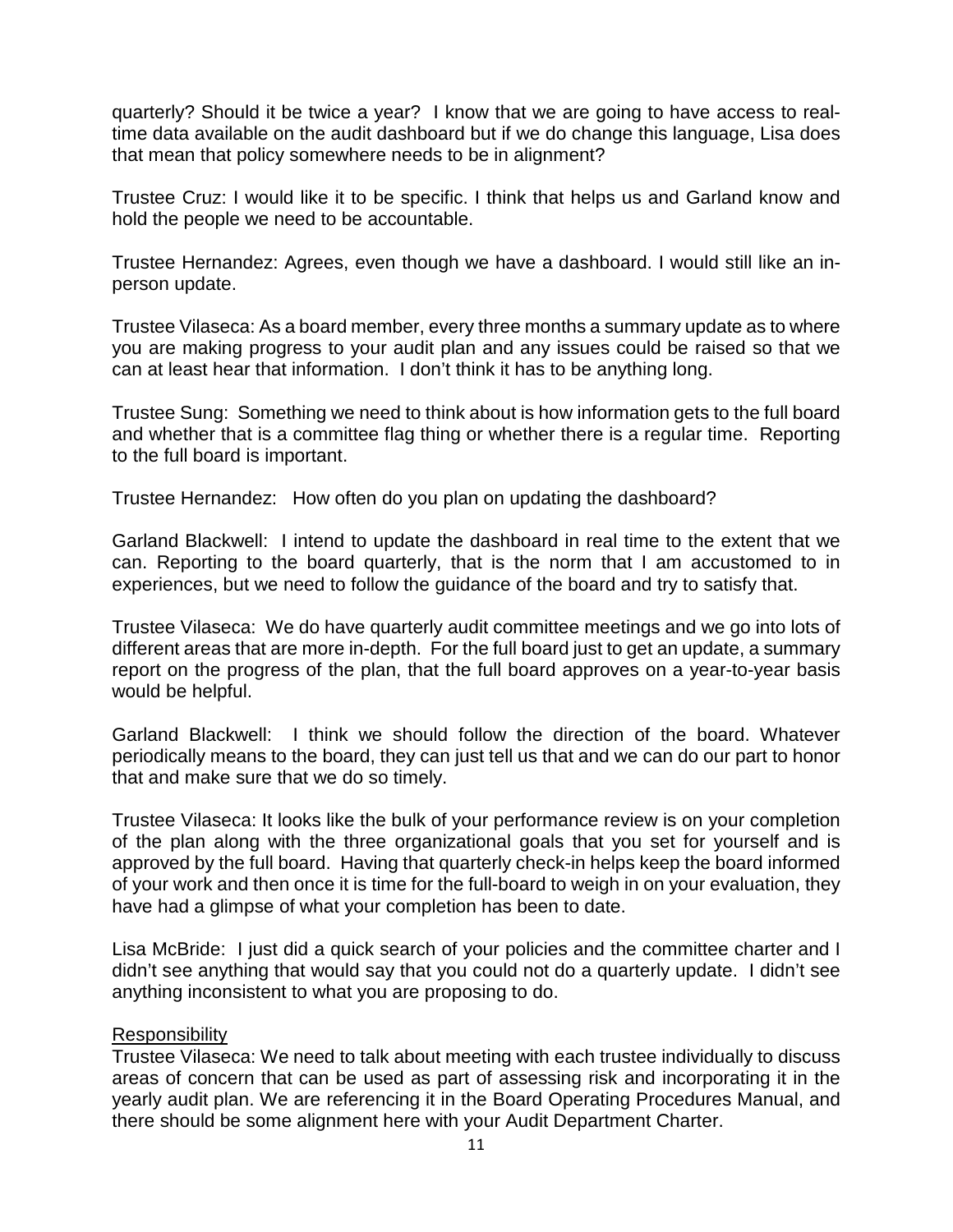Authority

Trustee Sung: Page 3. There are a few bullets here that Lisa could probably help us identify language that should not be there. We are in an advising role to the board and I would like to ask Lisa to look at all bullets and make appropriate changes per our audit committee charter.

Trustee Vilaseca: Would it be helpful to make notes and send this version to you?

Lisa McBride: You can, you can do it now live or offline.

Trustee Vilaseca: I will put a little comment here and send it to you and then you send to Garland. This internal audit department charter, we just need to review it, it does not need to be approved by the full board, is that correct?

Garland Blackwell: I don't know of any requirement per se. I think this document can be modeled to fit the needs of the committee and the board overall. This is modeled after the IAA's charter, but we have flexibility to change it to fit the needs of HISD.

Lisa McBride: The only thing I'm looking at is whether in your committee charter there is a statement about the committee reviewing and making recommendations about the department charter to the board for approval?

Trustee Vilaseca: Because this is about the work of the Audit Department, it is not board work, it probably makes sense for us to review it and make sure there is congruency between the audit charter and anything else, i.e, advisory board rather than final decision-making. Just to make sure that that's clear here; it's just the board reviewing here, I don't think there is any further action that needs to be taken by the full board.

Trustee Sung: The Introduction it says the internal audit activity established by the HISD board, audit committee or highest level of governing body. If the authority derives from the board, I would think the board would have to approve it.

Lisa McBride: What it says in your committee charter is that internal audit charter, and I don't know if the internal audit charter is the same as the internal audit department charter, it says review the internal audit charter, this is what the committee does at least on an annual basis. It makes recommendations to the board of any necessary changes.

Trustee Vilaseca: This is going to come forward to the board. By May 26 it needs to be finalized for print after Lisa has reviewed it, we discussed it here, you have merged comments and you make sure this is ready for print on May 26. This item, your audit plan, and our recommendation for the community member that's going to be joining our team, is going to go forward for board approval. Those things are going to be going forward for the June agenda at the regularly scheduled board meeting. Any other notes or comments? Will management response also be included on the audit dashboard?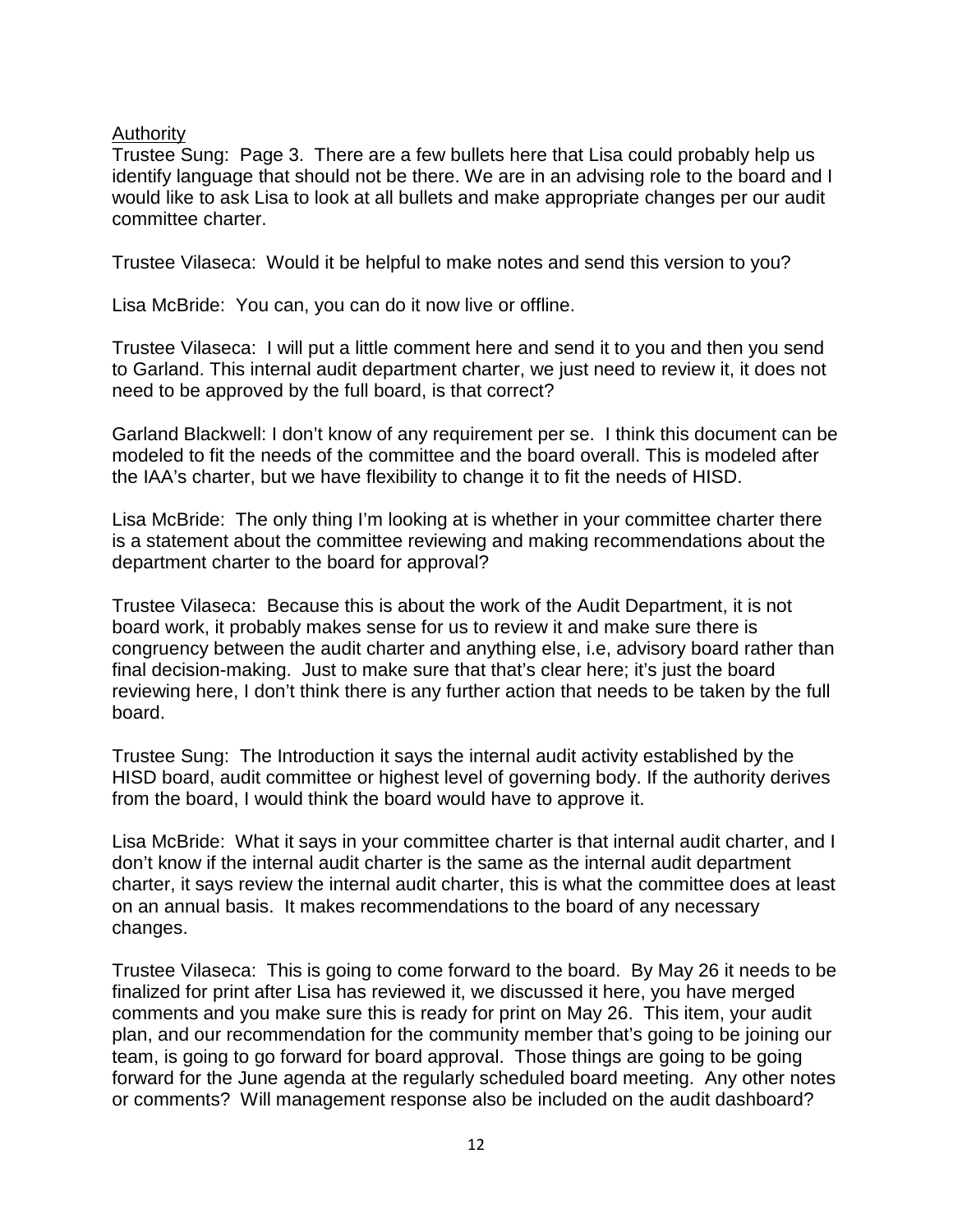Garland Blackwell: Lee, can we have that functionality added?

Lee: Sure

Trustee Vilaseca: Any other questions colleagues about the Audit Department Charter? Lisa, I am going to be sending this to you for your review and make sure there is congruence and alignment with any other policies including the audit committee's charter. You will be sending back to Garland who will merge everything and get that final document to Board Services by May 26 – 3:00 p.m. What do we need to do to make sure that the document that we worked on here will be the document that gets posted publicly?

Garland Blackwell: I can give you a corrected copy. I will work with Board Services to make sure that we do what's necessary in a manner that they would require.

Vermeille Jones: If we are provided the correct copy, we will get the correct copy uploaded. We normally don't post things until after you guys have approved the minutes, so you want this posted now? Approve minutes at your next meeting?

Trustee Vilaseca: At our next meeting. But just so that you have it and it is off our minds. But that's a long time before our next meeting, August 10. And this is backup, minutes are something separate. Should the backup be provided, should we start implementing that as practice. Is it okay for me to talk about that Lisa?

Lisa: Yes, that's fine. It depends on whether you as a committee want, as part of your meeting notice, to post the backup items that go with it.

Trustee Vilaseca: Yes. I know that other school districts have a practice of posting the back-up with the posting as well. So, everything that is going to be discussed is also accessible on-line. I don't know if that requires a policy change or that is just how we would like to make sure that we continue to do business with this committee moving forward.

## **DISCUSS CHANGES TO AUDIT PLAN AS RESPONSE TO COVID-19 EMERGENCY**

Garland Blackwell: These are impacts that we see from our perspective, we haven't had a chance to talk with the administration directly on some of these to get their view. This is how I and the management team, and the Internal Audit and our Ethics and Compliance team have seen the impacts on our work. It also caused some of the audits that we have in the carry-forward in the audit plan because we are hoping that when we get back to normal that we will be able to accomplish these tasks.

Trustee Sung: Is there anything that we can help address, like lack of WiFi, access to the internet?

Garland Blackwell: My audit manager teams and I have adequate access, but some of the staff on the administration side did not have access so if we needed to ask for a document that person might not be available because of a particular situation or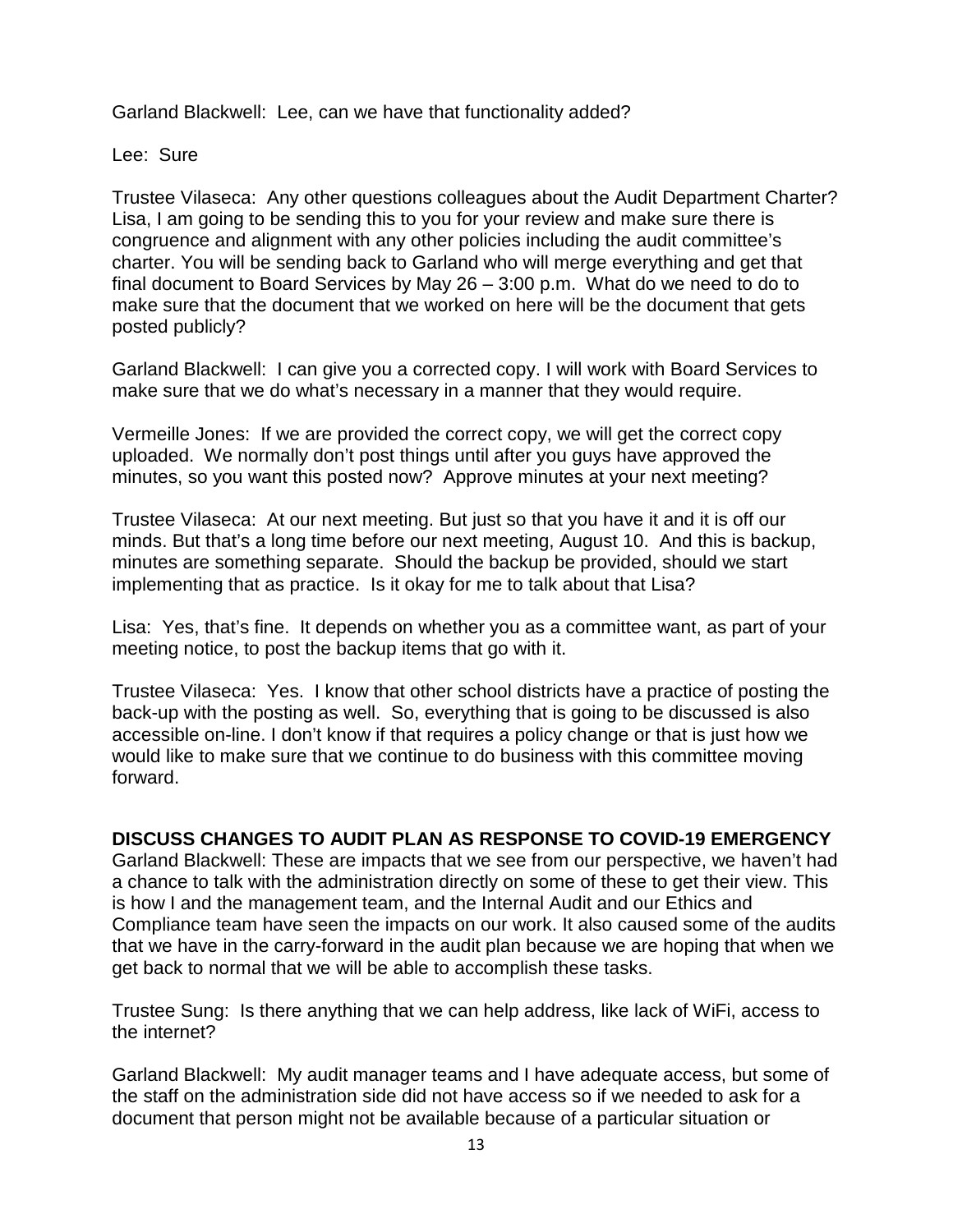available but don't have VPN access to get documents to us. Not everyone in the district has VPN access.

Trustee Cruz: Is there a plan for other departments to get VPN access? It just seems pretty vital, not just to your work, but to work in general of the district.

Garland Blackwell: There might be one in the administration, but I am not aware of it.

Silvia Trinh: Garland, if you still have personnel that needs access, just e-mail Scott Gilhousen. We have all had to do that. Some of us have it automatically, I think you and your senior leadership have it automatically. If we needed to request it for administrative assistants, for example, if they needed to access anything, we needed to request it from Scott.

Garland Blackwell: Silvia I think it is not for us necessarily, but more with people we have to work with to retrieve documents.

Trustee Vilaseca: If that is the case, it sounds like the administration needs to be made aware, have you had an opportunity to bring it to the attention of the superintendent?

Garland Blackwell: No, I have not directly. We have been working with the IT Department. Scott Gilhousen's area and his team members have helped quite a bit, but we could use some assistance in terms of staff having access.

Silvia Trinh: It's a technology security issue, not money. Just talk to Scott. Inform Gene Salazar if need to go into the building. No more than 10 people.

Trustee Vilaseca: Merits a conversation with the superintendent. It gives the committee an opportunity to understand what your team is going through. It's probably reflective of other departments. If there is anything you need us to raise outside of the conversation that is a check-in with the interim superintendent and managing some of these things and how this is affecting the board or your staff. Let us know if we need to ask questions as well and try to advocate to get wi-fi and assistive technology. Colleagues, anything else on this one?

## **DASHBOARD UPDATE**

Lee Huang: Provided a high-level overview of the dashboard, as reflected in the Audit Dashboard Update handout. Made a correction to state that the dashboard was launched on April 22, 2020.

Trustee Cruz: Who do we send our comments to?

Lee Huang: Send to me and to Mr. Douglas Moore, senior auditor (a 4/22/20 e-mail was sent that provides contact information).

Trustee Vilaseca: Maybe we can add an appendix or something with the Get Help document—a one-pager on the purpose, board access, and how to request trainings.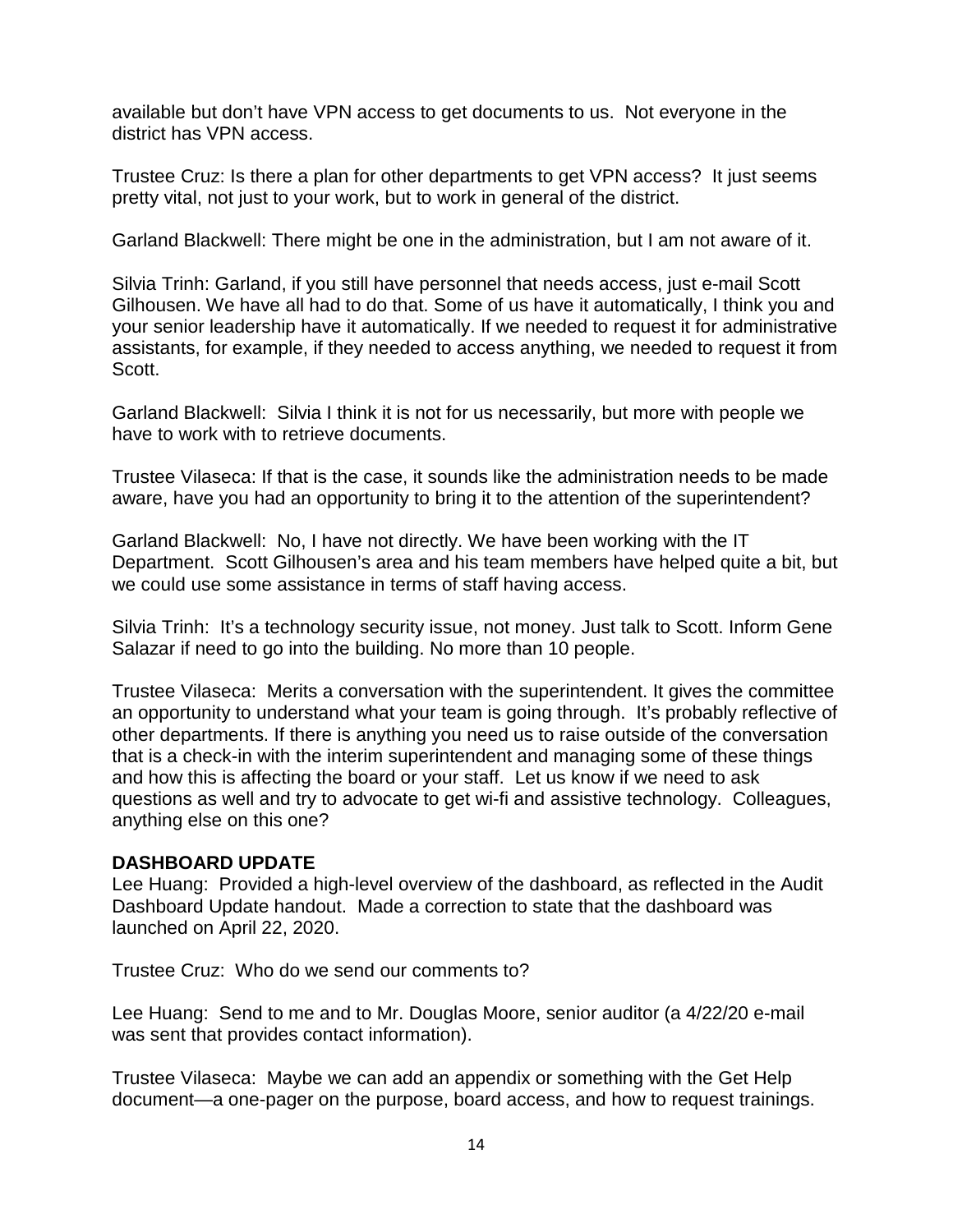New board members need to know where to go, how to access the dashboard, how to use the dashboard and any additional trainings (i.e., how to interpret the reports).

# **ETHICS AND COMPLIANCE UPDATE: STATUS OF ALERTLINE CASES**

Kurth Dohmann: The reason the document shows a transition date of 8/15/19 is because that is when I started. There was a total of 77 cases. From 2017 to 2019, there were 223 new cases. Since I have been here, we have closed 260 cases; 40 cases remain. The only old outstanding case that remains is from 2017 and that was done by Whitley Penn who provided a draft, and that draft is currently with Garland. There are not any major, urgent or noteworthy cases we are working on right now that would bring any bearing to the Audit Committee.

Garland Blackwell: I interpret that to mean there is no issue in any these cases that are open that is sensitive enough or important enough that we need to spend time with the Audit Committee?

Kurth Dohmann: Correct, there are no Closed Session materials here warranting the Audit Committee to discuss at this time.

Trustee Sung: Do I understand that there are no outstanding backlogs from previous years at this point?

Kurth Dohmann: There are 13 cases from 2019 and one from 2017, and the rest are from 2020.

Trustee Vilaseca: And the one from 2017; it's sitting somewhere.

Kurth Dohmann: It is a Whitley Penn investigation. I am not sure how long the draft has been in existence, but I found out about it in August when I started. I contacted them and they sent me the draft report in September, and Garland has that right now.

Trustee Hernandez: I have a clarification on this chart, it says opened 4/21/2020. Those are cases that are open, or they were opened on that date?

Kurth Dohmann: They are open as of right now (ones that are currently open today).

Trustee Hernandez: They didn't open in the past few days?

Kurth Dohmann: They are like the total column.

Trustee Vilaseca: Do we have an estimated time as to when the backlog ones for 2017 and 2019 will be closed out?

Kurth Dohmann: 2017, I'm not sure as that was an external investigation, Police Department overtime stuff. Being the draft report is still being reviewed, I'm not even sure that they have had a closing meeting.